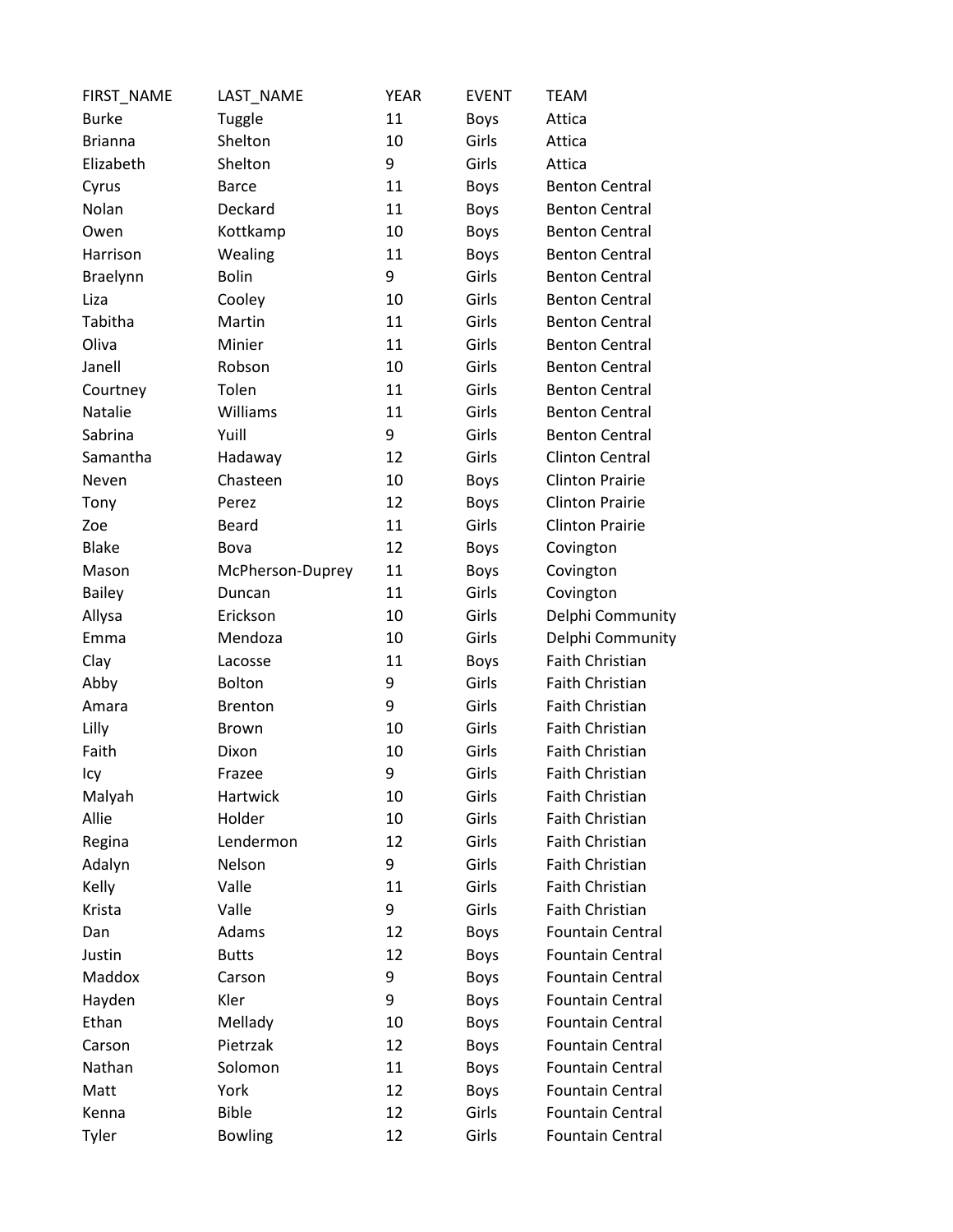| Courtney     | <b>Sims</b>      | 11 | Girls       | <b>Fountain Central</b>   |
|--------------|------------------|----|-------------|---------------------------|
| Josue        | Bautista Ventura | 11 | <b>Boys</b> | Frankfort                 |
| Angel        | Perez            | 10 | <b>Boys</b> | Frankfort                 |
| Daniel       | Pritchett        | 10 | <b>Boys</b> | Frankfort                 |
| Carina       | Alanis           | 11 | Girls       | Frankfort                 |
| Alexis       | Reed-Gill        | 9  | Girls       | Frankfort                 |
| Ethan        | <b>Belt</b>      | 10 | <b>Boys</b> | Frontier                  |
| Devin        | <b>Bushman</b>   | 9  | <b>Boys</b> | Frontier                  |
| <b>Brody</b> | Dondlinger       | 12 | <b>Boys</b> | Frontier                  |
| Nathan       | Fleury           | 12 | <b>Boys</b> | Frontier                  |
| Chase        | Harner           | 11 | <b>Boys</b> | Frontier                  |
| James        | Kruger           | 10 | <b>Boys</b> | Frontier                  |
| Micheal      | Kruger           | 9  | <b>Boys</b> | Frontier                  |
| Eli          | Mathew           | 10 | <b>Boys</b> | Frontier                  |
| Patrick      | McFadden         | 10 | <b>Boys</b> | Frontier                  |
| Dustin       | Peterson         | 11 | <b>Boys</b> | Frontier                  |
| Nathan       | Phelps           | 10 | <b>Boys</b> | Frontier                  |
| Sawyer       | Richter          | 10 | <b>Boys</b> | Frontier                  |
| Thomas       | <b>Tullius</b>   | 12 | <b>Boys</b> | Frontier                  |
| Dalen        | Woods            | 11 | <b>Boys</b> | Frontier                  |
| Arthur       | Zarse            | 12 | <b>Boys</b> | Frontier                  |
| Chatney      | Altman           | 9  | Girls       | Frontier                  |
| Kasee        | Anderson         | 10 | Girls       | Frontier                  |
| Emma         | <b>Bartlett</b>  | 10 | Girls       | Frontier                  |
| Emma         | <b>Blissett</b>  | 11 | Girls       | Frontier                  |
| Emma         | Dold             | 10 | Girls       | Frontier                  |
| Ashlyn       | Duvall           | 10 | Girls       | Frontier                  |
| Karna        | Fields           | 12 | Girls       | Frontier                  |
| Courtney     | Gutwein          | 12 | Girls       | Frontier                  |
| Grayce       | Noe              | 9  | Girls       | Frontier                  |
| Campbell     | Pekny            | 10 | Girls       | Frontier                  |
| Alea         | Reagan           | 10 | Girls       | Frontier                  |
| Alexa        | Reagan           | 9  | Girls       | Frontier                  |
| Caitlin      | <b>Tullius</b>   | 10 | Girls       | Frontier                  |
| Deven        | Arora            | 11 | <b>Boys</b> | Harrison (West Lafayette) |
| Dieubeni     | <b>Baributsa</b> | 12 | <b>Boys</b> | Harrison (West Lafayette) |
| Harris       | Collins          | 12 | <b>Boys</b> | Harrison (West Lafayette) |
| James        | Ford             | 9  | <b>Boys</b> | Harrison (West Lafayette) |
| Collin       | Frost            | 11 | <b>Boys</b> | Harrison (West Lafayette) |
| Jaiden       | Goins            | 9  | <b>Boys</b> | Harrison (West Lafayette) |
| Tommy        | Hanas            | 11 | <b>Boys</b> | Harrison (West Lafayette) |
| Avery        | Huber            | 11 | <b>Boys</b> | Harrison (West Lafayette) |
| Gabriel      | Huber            | 11 | <b>Boys</b> | Harrison (West Lafayette) |
| George       | Hufendick        | 10 | <b>Boys</b> | Harrison (West Lafayette) |
| Sherman      | Moser            | 12 | <b>Boys</b> | Harrison (West Lafayette) |
| Benjamin     | Obert            | 12 | <b>Boys</b> | Harrison (West Lafayette) |
| Michael      | Prochno          | 9  | <b>Boys</b> | Harrison (West Lafayette) |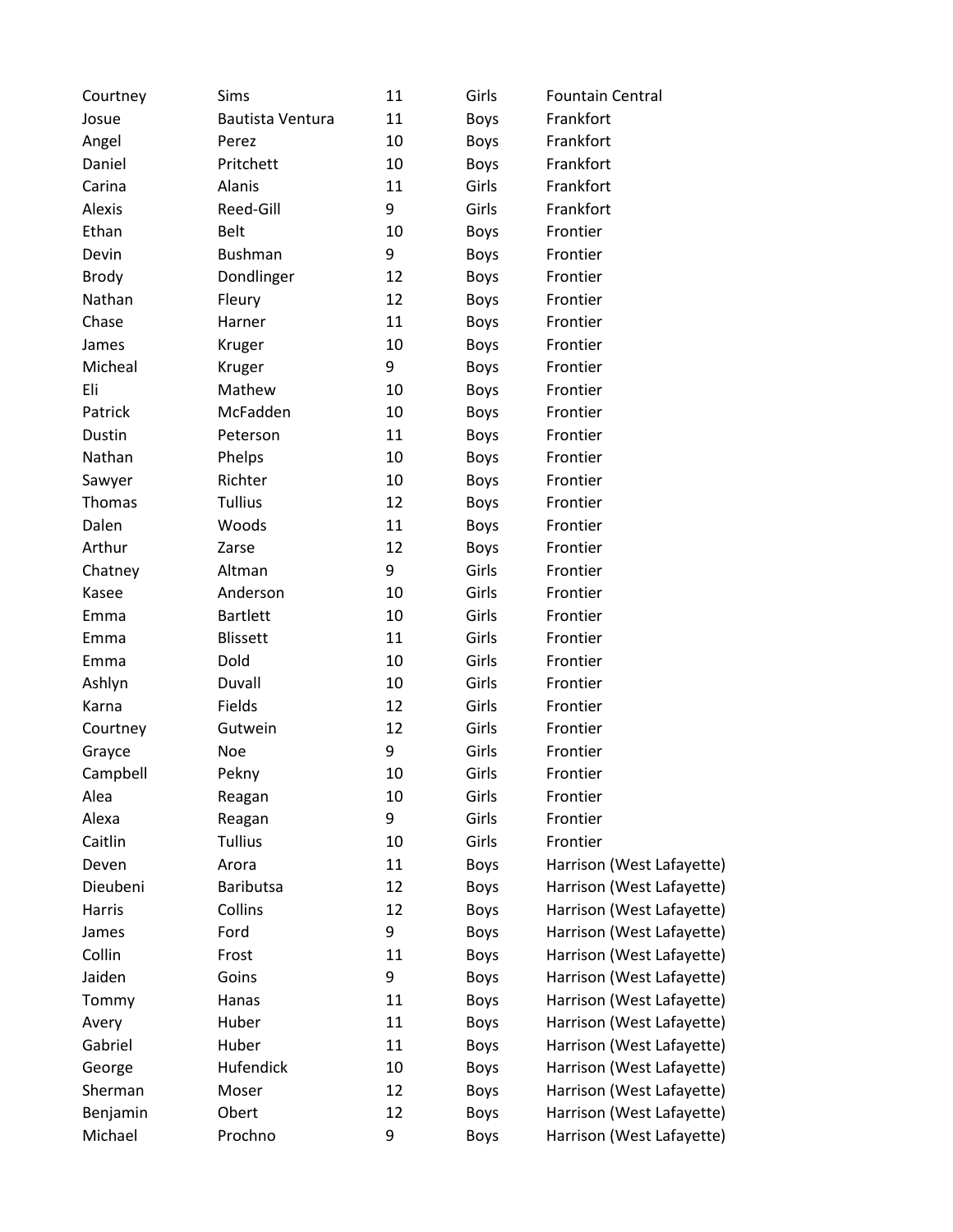| Nolan          | Richards          | 9  | <b>Boys</b> | Harrison (West Lafayette)  |
|----------------|-------------------|----|-------------|----------------------------|
| Leonel         | Soriano           | 12 | <b>Boys</b> | Harrison (West Lafayette)  |
| Jeffrey        | Williams          | 9  | <b>Boys</b> | Harrison (West Lafayette)  |
| <b>Brianna</b> | <b>Bartlett</b>   | 9  | Girls       | Harrison (West Lafayette)  |
| Hannah         | Beecher           | 9  | Girls       | Harrison (West Lafayette)  |
| Emma           | Beimfohr          | 11 | Girls       | Harrison (West Lafayette)  |
| Erin           | Beimfohr          | 11 | Girls       | Harrison (West Lafayette)  |
| Katrina        | <b>Burras</b>     | 11 | Girls       | Harrison (West Lafayette)  |
| Alexi          | Flynn             | 12 | Girls       | Harrison (West Lafayette)  |
| Dana           | Frohberg          | 10 | Girls       | Harrison (West Lafayette)  |
| Gabrielle      | Hibler            | 11 | Girls       | Harrison (West Lafayette)  |
| Alexandra      | Kerkhove          | 11 | Girls       | Harrison (West Lafayette)  |
| Jaylie         | Lohmeyer          | 11 | Girls       | Harrison (West Lafayette)  |
| Alivia         | Long              | 9  | Girls       | Harrison (West Lafayette)  |
| Makenna        | McCartney         | 12 | Girls       | Harrison (West Lafayette)  |
| Emma           | Obert             | 9  | Girls       | Harrison (West Lafayette)  |
| Lily           | OBryan            | 11 | Girls       | Harrison (West Lafayette)  |
| Janelle        | Pearson           | 11 | Girls       | Harrison (West Lafayette)  |
| Chloe          | Poindexter        | 9  | Girls       | Harrison (West Lafayette)  |
| Ellie          | Skelton           | 11 | Girls       | Harrison (West Lafayette)  |
| Caitlin        | Williams          | 11 | Girls       | Harrison (West Lafayette)  |
| Andrew         | Friel             | 9  | <b>Boys</b> | Lafayette Central Catholic |
| Kipp           | Pickerill         | 9  | <b>Boys</b> | Lafayette Central Catholic |
| John           | Rafacz            | 9  | <b>Boys</b> | Lafayette Central Catholic |
| Alex           | Thomas            | 10 | <b>Boys</b> | Lafayette Central Catholic |
| Leo            | Crampton          | 11 | <b>Boys</b> | Lafayette Jefferson        |
| Jesus          | Flores-Villagrana | 11 | <b>Boys</b> | Lafayette Jefferson        |
| Marco          | Gibson            | 12 | <b>Boys</b> | Lafayette Jefferson        |
| Devin          | Gutierrez         | 9  | <b>Boys</b> | Lafayette Jefferson        |
| Andrik         | Hernandez         | 9  | <b>Boys</b> | Lafayette Jefferson        |
| Luis           | Martinez          | 11 | <b>Boys</b> | Lafayette Jefferson        |
| Andy           | Melchor           | 10 | <b>Boys</b> | Lafayette Jefferson        |
| Jahir          | Montes De Oca     | 11 | <b>Boys</b> | Lafayette Jefferson        |
| Henry          | Salazar           | 11 | <b>Boys</b> | Lafayette Jefferson        |
| Elliott        | Shively           | 11 | <b>Boys</b> | Lafayette Jefferson        |
| Chris          | Uribe             | 11 | <b>Boys</b> | Lafayette Jefferson        |
| Kaiah          | <b>Bennett</b>    | 12 | Girls       | Lafayette Jefferson        |
| Karagan        | Edmonds           | 11 | Girls       | Lafayette Jefferson        |
| Olivia         | Hawkins           | 11 | Girls       | Lafayette Jefferson        |
| Gabrielle      | Lucas             | 11 | Girls       | Lafayette Jefferson        |
| Finn           | Devlin            | 12 | <b>Boys</b> | McCutcheon                 |
| Keondre        | Garing            | 10 | <b>Boys</b> | McCutcheon                 |
| Ethan          | Kerr              | 11 | Boys        | McCutcheon                 |
| Luke           | Persin            | 9  | <b>Boys</b> | McCutcheon                 |
| Jack           | Rabideau          | 10 | <b>Boys</b> | McCutcheon                 |
| Andrew         | Riehle            | 12 | <b>Boys</b> | McCutcheon                 |
| Damian         | Sanchez           | 12 | <b>Boys</b> | McCutcheon                 |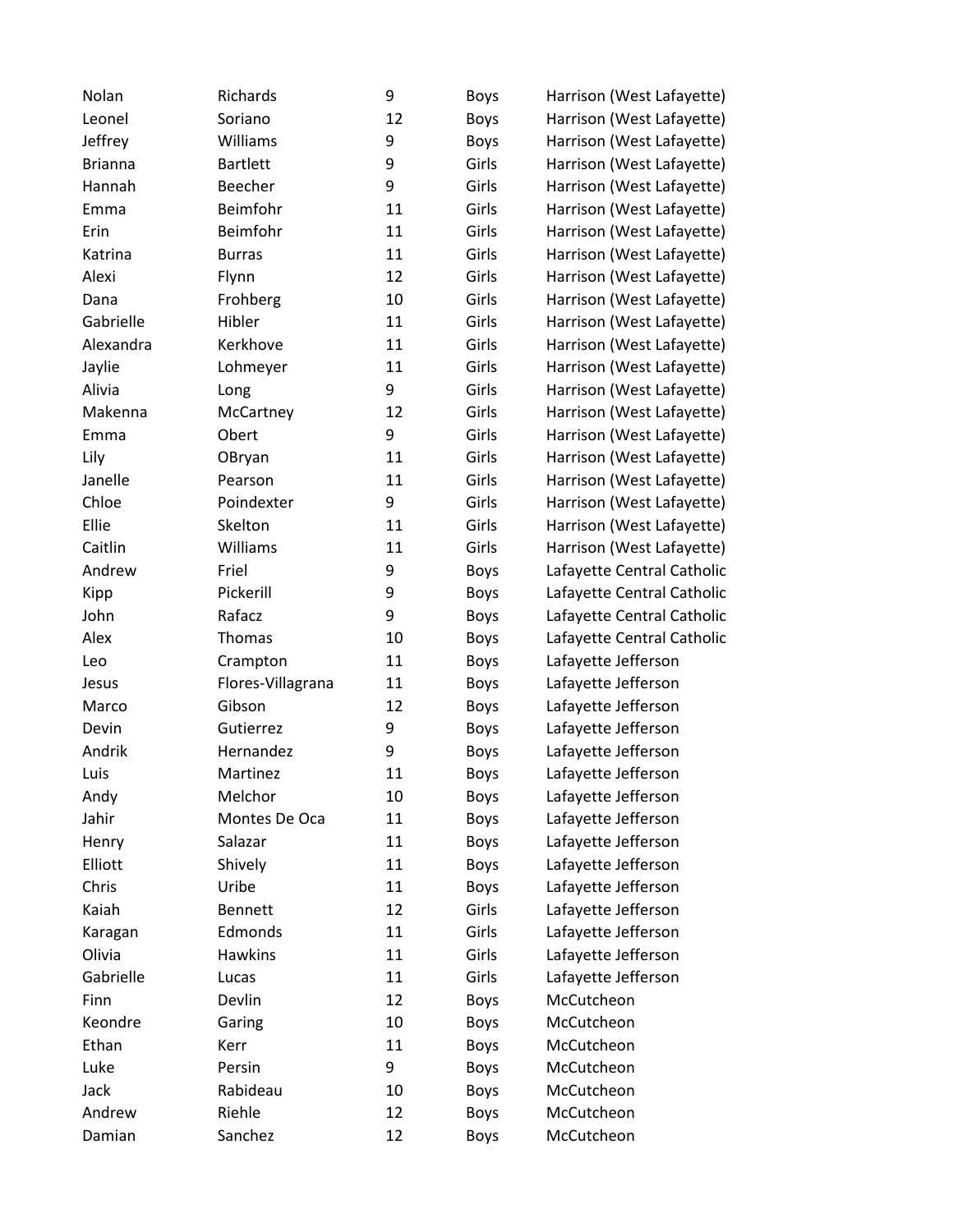| Dan             | Sanson         | 10 | <b>Boys</b> | McCutcheon       |
|-----------------|----------------|----|-------------|------------------|
| Jay             | Sibley         | 12 | <b>Boys</b> | McCutcheon       |
| Drew            | Spenner        | 11 | Boys        | McCutcheon       |
| Cary            | Swick          | 10 | Boys        | McCutcheon       |
| Luke            | Trapp          | 12 | Boys        | McCutcheon       |
| Olivia          | Carithers      | 11 | Girls       | McCutcheon       |
| Ashlyn          | Cheesman       | 12 | Girls       | McCutcheon       |
| Leah            | Criswell       | 10 | Girls       | McCutcheon       |
| Olivia          | Criswell       | 10 | Girls       | McCutcheon       |
| Abigail         | Fitzmorris     | 10 | Girls       | McCutcheon       |
| Mariana         | French         | 10 | Girls       | McCutcheon       |
| Meagan          | Grubbs         | 12 | Girls       | McCutcheon       |
| Anna            | Hall           | 9  | Girls       | McCutcheon       |
| Caroline        | Hanback        | 12 | Girls       | McCutcheon       |
| Ella            | Kanaby         | 12 | Girls       | McCutcheon       |
| Olivia          | Luban          | 10 | Girls       | McCutcheon       |
| Kalin           | Moore          | 10 | Girls       | McCutcheon       |
| Jordan          | Wilken         | 12 | Girls       | McCutcheon       |
| Hannah          | Zubay          | 12 | Girls       | McCutcheon       |
| Elijah          | McCartney      | 11 | <b>Boys</b> | North Montgomery |
| Claire          | Bonwell        | 11 | Girls       | North Montgomery |
| Layla           | Strubberg      | 9  | Girls       | North Vermillion |
| Kevin           | Dahlenburg     | 10 | <b>Boys</b> | North White      |
| Emmanuel        | Grajales Rosas | 10 | <b>Boys</b> | North White      |
| Dominick        | Hernandez      | 12 | Boys        | North White      |
| Dane            | Hood           | 9  | <b>Boys</b> | North White      |
| Juan            | Mata Pecina    | 10 | <b>Boys</b> | North White      |
| Jesus           | Pecina Mata    | 11 | <b>Boys</b> | North White      |
| Eli             | <b>Stearns</b> | 10 | <b>Boys</b> | North White      |
| Olivia          | Allen          | 12 | Girls       | North White      |
| Hannah          | Cosgray        | 11 | Girls       | North White      |
| Austin          | <b>Bray</b>    | 10 | <b>Boys</b> | Rossville        |
| Wyatt           | Darnell        | 12 | Boys        | Rossville        |
| Matthew         | Ford           | 9  | Boys        | Rossville        |
| Gabriel         | Freeman        | 10 | Boys        | Rossville        |
| Charles         | Geheb          | 11 | <b>Boys</b> | Rossville        |
| Adrian          | Gomez          | 12 | Boys        | Rossville        |
| <b>Brodrick</b> | Good           | 10 | <b>Boys</b> | Rossville        |
| Zachary         | Hamilton       | 12 | Boys        | Rossville        |
| <b>Braden</b>   | Marlin         | 12 | Boys        | Rossville        |
| Ozzie           | Meeks          | 11 | <b>Boys</b> | Rossville        |
| Devin           | Miller         | 11 | <b>Boys</b> | Rossville        |
| Preston         | Padgett        | 11 | Boys        | Rossville        |
| Luke            | Royer          | 10 | Boys        | Rossville        |
| Quynten         | Saylor         | 9  | Boys        | Rossville        |
| Nicholas        | Shedron        | 10 | <b>Boys</b> | Rossville        |
| Gabe            | Spear          | 11 | Boys        | Rossville        |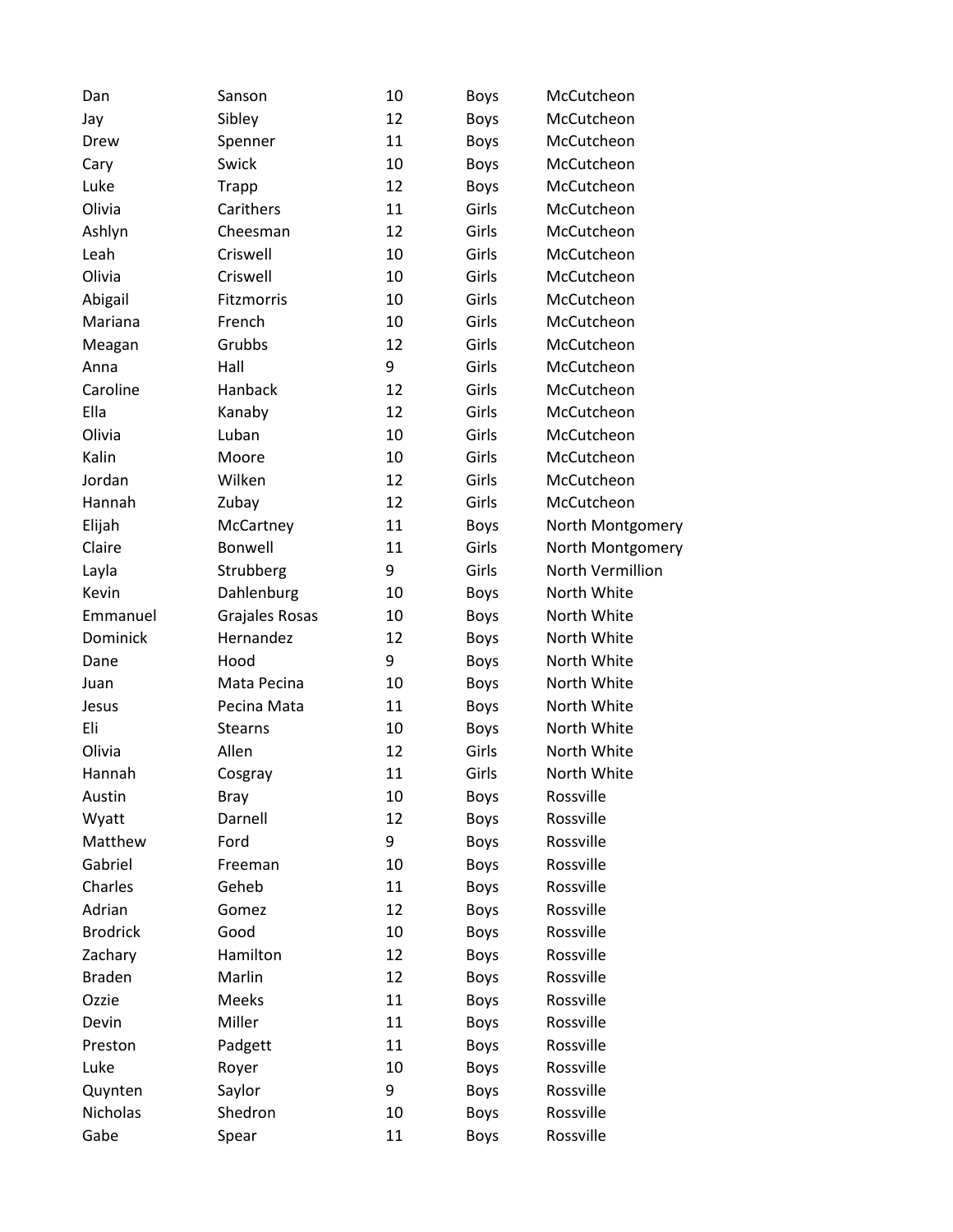| Charles        | Thompson       | 9  | <b>Boys</b> | Rossville         |
|----------------|----------------|----|-------------|-------------------|
| Brayden        | Woollen        | 9  | <b>Boys</b> | Rossville         |
| Ariel          | Abbott         | 9  | Girls       | Rossville         |
| <b>Brecken</b> | Good           | 12 | Girls       | Rossville         |
| Adelyn         | Root           | 11 | Girls       | Rossville         |
| Megan          | Wilson         | 12 | Girls       | Rossville         |
| Tristen        | Wisda          | 12 | Girls       | Rossville         |
| Ethan          | Guminski       | 9  | <b>Boys</b> | Seeger            |
| Nathaniel      | Hennessey      | 12 | <b>Boys</b> | Seeger            |
| Ethan          | Hernandez      | 10 | <b>Boys</b> | Seeger            |
| Jonevin        | Laswell        | 11 | <b>Boys</b> | Seeger            |
| Thomas         | Odle           | 12 | <b>Boys</b> | Seeger            |
| Kolton         | Pearson        | 12 | <b>Boys</b> | Seeger            |
| Cody           | Waling         | 10 | <b>Boys</b> | Seeger            |
| Hadessah       | Austin         | 9  | Girls       | Seeger            |
| Berlyn         | Guminski       | 11 | Girls       | Seeger            |
| Emma           | Hays           | 10 | Girls       | Seeger            |
| Kenli          | <b>Hetrick</b> | 10 | Girls       | Seeger            |
| Allison        | High           | 12 | Girls       | Seeger            |
| Leah           | Kirkpatrick    | 11 | Girls       | Seeger            |
| Lauren         | <b>McBride</b> | 11 | Girls       | Seeger            |
| Isabelle       | Puterbaugh     | 12 | Girls       | Seeger            |
| Jennifer       | Romero         | 11 | Girls       | Seeger            |
| Libby          | Smith          | 12 | Girls       | Seeger            |
| Avah           | Watson         | 10 | Girls       | Seeger            |
| Nataleigh      | Yarborough     | 10 | Girls       | Seeger            |
| Evan           | Getz           | 11 | <b>Boys</b> | <b>Tri-County</b> |
| Justin         | Kilmer         | 10 | <b>Boys</b> | <b>Tri-County</b> |
| Becca          | <b>Brooks</b>  | 10 | Girls       | <b>Tri-County</b> |
| Ashley         | Ford           | 11 | Girls       | <b>Tri-County</b> |
| Grace          | Rodehan        | 11 | Girls       | <b>Tri-County</b> |
| Amalee         | Scheitlin      | 9  | Girls       | <b>Tri-County</b> |
| Willa          | Wamsley        | 11 | Girls       | <b>Tri-County</b> |
| <b>Brynn</b>   | Warren         | 11 | Girls       | <b>Tri-County</b> |
| Eric           | <b>Butt</b>    | 9  | <b>Boys</b> | <b>Twin Lakes</b> |
| Avery          | Condo          | 9  | <b>Boys</b> | <b>Twin Lakes</b> |
| Lucas          | Graham         | 9  | <b>Boys</b> | <b>Twin Lakes</b> |
| <b>Brett</b>   | Hall           | 12 | <b>Boys</b> | <b>Twin Lakes</b> |
| Zackery        | Johns          | 10 | <b>Boys</b> | <b>Twin Lakes</b> |
| Jordan         | Lehocky        | 12 | <b>Boys</b> | <b>Twin Lakes</b> |
| Allen          | Miller         | 10 | <b>Boys</b> | <b>Twin Lakes</b> |
| John           | Peters         | 12 | <b>Boys</b> | <b>Twin Lakes</b> |
| <b>Bruce</b>   | Ramirez        | 10 | <b>Boys</b> | <b>Twin Lakes</b> |
| Justin         | Scott          | 10 | <b>Boys</b> | <b>Twin Lakes</b> |
| Oliver         | Wright         | 10 | <b>Boys</b> | <b>Twin Lakes</b> |
| Guadalupe      | Amador         | 12 | Girls       | <b>Twin Lakes</b> |
| Ariel          | Davis          | 10 | Girls       | <b>Twin Lakes</b> |